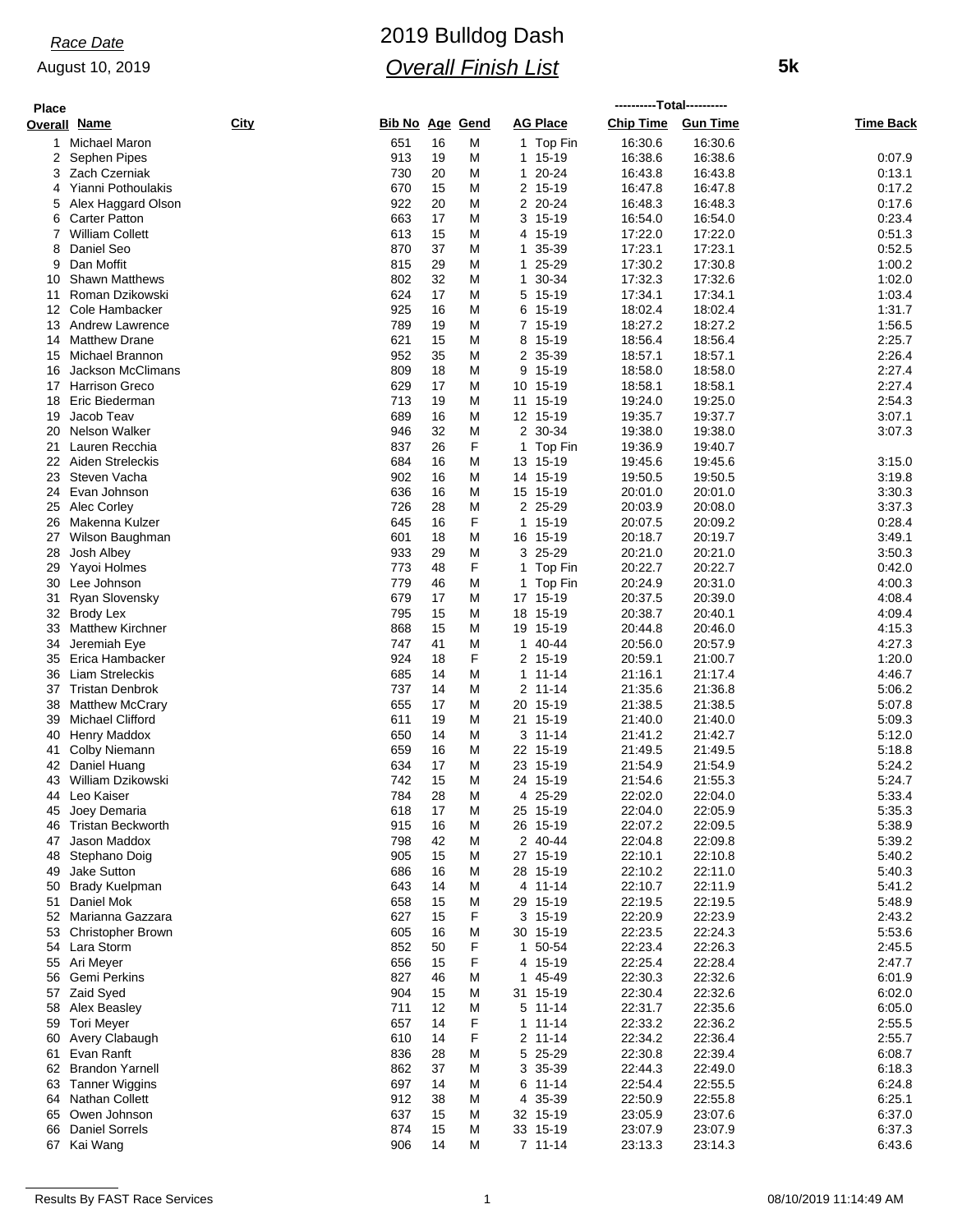## August 10, 2019

# 2019 Bulldog Dash *Overall Finish List*

 **5k**

| <b>Place</b> |                                            |      |                 |          |        |                        | ----------Total---------- |                    |                  |
|--------------|--------------------------------------------|------|-----------------|----------|--------|------------------------|---------------------------|--------------------|------------------|
|              | Overall <u>Name</u>                        | City | Bib No Age Gend |          |        | <b>AG Place</b>        | Chip Time Gun Time        |                    | <b>Time Back</b> |
| 68           | <b>Benjamin Stracner</b>                   |      | 683             | 17       | M      | 34 15-19               | 23:15.4                   | 23:17.0            | 6:46.3           |
|              | 69 Haydn Hermansen                         |      | 767             | 11       | M      | 8 11-14                | 23:14.2                   | 23:18.4            | 6:47.8           |
| 70           | <b>Ellie Wilkins</b>                       |      | 698             | 17       | F      | 5<br>15-19             | 23:21.5                   | 23:23.3            | 3:42.6           |
| 71           | Lauren Teav                                |      | 690             | 14       | F      | 3<br>11-14             | 23:21.5                   | 23:23.8            | 3:43.0           |
|              | 72 Kalen Cole                              |      | 612             | 14       | Μ      | 9<br>11-14             | 23:26.6                   | 23:28.5            | 6:57.8           |
| 73           | Gerardo Sanabria                           |      | 891             | 55       | M      | 1<br>55-59             | 23:23.6                   | 23:30.2            | 6:59.5           |
|              | 74 Michael Slovensky                       |      | 846             | 49       | M      | 2 45-49                | 23:24.4                   | 23:30.9            | 7:00.2           |
| 75           | Reese Robertson                            |      | 673             | 16       | F      | 6<br>15-19             | 23:29.5                   | 23:31.8            | 3:51.0           |
| 76           | Ira Porter                                 |      | 666             | 15       | F      | 7 15-19                | 23:33.7                   | 23:36.4            | 3:55.7           |
| 77           | <b>Edward Denning</b>                      |      | 619             | 15       | M      | 35 15-19               | 23:28.5                   | 23:39.7            | 7:09.0           |
| 78<br>79     | Henry Li                                   |      | 649<br>736      | 14<br>20 | M<br>M | 10 11-14<br>20-24<br>3 | 23:42.4<br>23:39.9        | 23:42.4<br>23:44.9 | 7:11.7<br>7:14.2 |
| 80           | Sebastian Denbrok<br><b>Scot Davis</b>     |      | 733             | 39       | M      | 35-39<br>5             | 23:32.6                   | 23:45.3            | 7:14.6           |
| 81           | <b>Caroline Smith</b>                      |      | 847             | 12       | F      | $11 - 14$<br>4         | 23:42.8                   | 23:46.3            | 4:05.5           |
| 82           | Jeddy Smith                                |      | 848             | 42       | M      | 40-44<br>3             | 23:47.3                   | 23:50.1            | 7:19.4           |
| 83           | Nicholas Fattal                            |      | 625             | 16       | M      | 36 15-19               | 23:53.0                   | 23:55.1            | 7:24.5           |
| 84           | Mark Niemann                               |      | 819             | 48       | M      | 3 45-49                | 23:48.6                   | 23:58.6            | 7:28.0           |
| 85           | Mackenzie Cousin                           |      | 616             | 17       | F      | 15-19<br>8             | 23:58.8                   | 24:00.7            | 4:19.9           |
| 86           | <b>Brian Love</b>                          |      | 886             | 61       | Μ      | 60-64<br>1             | 23:55.6                   | 24:02.5            | 7:31.9           |
| 87           | <b>Madeline Busse</b>                      |      | 606             | 16       | F      | 15-19<br>9             | 24:00.8                   | 24:03.7            | 4:22.9           |
| 88           | Ross Pope                                  |      | 665             | 14       | Μ      | 11 11-14               | 24:04.2                   | 24:05.5            | 7:34.8           |
| 89           | Justin Schymanski                          |      | 677             | 15       | M      | 37 15-19               | 24:08.9                   | 24:10.6            | 7:39.9           |
| 90           | Colin Cook                                 |      | 614             | 14       | M      | 12 11-14               | 24:10.5                   | 24:12.2            | 7:41.6           |
| 91           | <b>Brendan McComack</b>                    |      | 914             | 18       | M      | 38 15-19               | 24:09.7                   | 24:14.9            | 7:44.2           |
| 92           | Hannah Dupree                              |      | 622             | 16       | F      | 10<br>15-19            | 24:18.9                   | 24:21.4            | 4:40.7           |
| 93           | Rilyn Wagner                               |      | 692             | 16       | F      | 11 15-19               | 24.23.5                   | 24:25.4            | 4:44.6           |
|              | 94 Brandon Crosby                          |      | 727             | 20       | M      | 20-24<br>4             | 22:38.3                   | 24:26.5            | 7:55.9           |
| 95           | Gabe Barnett                               |      | 708             | 17       | M      | 15-19<br>39            | 24:22.3                   | 24:27.4            | 7:56.7           |
| 96           | Lexi Kulzer                                |      | 644             | 15       | F      | 12 15-19               | 24:24.6                   | 24:27.4            | 4:46.6           |
| 97           | <b>Chad Sexton</b>                         |      | 843             | 43       | M      | 40-44<br>4             | 24:21.6                   | 24:27.8            | 7:57.1           |
| 98           | Monica Mau                                 |      | 803             | 43       | F      | 40-44<br>1             | 24:23.0                   | 24:30.2            | 4:49.4           |
| 99           | Colin Niersbach                            |      | 660             | 16       | M      | 40 15-19               | 24:19.7                   | 24:32.1            | 8:01.4           |
| 100          | Maddox Johnson                             |      | 780             | 10       | M      | $1 - 10$<br>1          | 24:25.9                   | 24:32.8            | 8:02.1           |
| 101<br>102   | <b>Roberts Means</b><br>Jon Caiazzo        |      | 945<br>718      | 48<br>15 | M<br>M | 4 45-49                | 24:24.8                   | 24:34.3<br>24:38.1 | 8:03.7<br>8:07.4 |
| 103          | Caleb Anderson                             |      | 880             | 15       | M      | 41 15-19<br>42 15-19   | 24:35.1<br>24:37.0        | 24:39.6            | 8:08.9           |
| 104          | Lonnie White                               |      | 695             | 15       | Μ      | 43 15-19               | 24:38.4                   | 24:40.3            | 8:09.6           |
| 105          | Nina Phelan                                |      | 664             | 15       | F      | 13 15-19               | 24:39.7                   | 24:43.2            | 5:02.4           |
| 106          | Ammon Rodriguez                            |      | 674             | 17       | Μ      | 44 15-19               | 24:41.3                   | 24:43.2            | 8:12.5           |
| 107          | <b>Ellie Brink</b>                         |      | 603             | 15       | F      | 14 15-19               | 24:41.9                   | 24:45.5            | 5:04.8           |
| 108          | Hannah Jones                               |      | 638             | 17       | F      | 15 15-19               | 24:43.0                   | 24:45.6            | 5:04.8           |
| 109          | Dean Yusuf                                 |      | 864             | 18       | М      | 45 15-19               | 24:37.1                   | 24:46.2            | 8:15.5           |
| 110          | Aaron England                              |      | 927             | 14       | M      | 13 11-14               | 24:50.0                   | 24:50.0            | 8:19.4           |
|              | 111 Andrew Grothe                          |      | 631             | 15       | M      | 46 15-19               | 24:50.1                   | 24:50.1            | 8:19.5           |
|              | 112 Kate Lewis                             |      | 793             | 13       | F      | 5 11-14                | 24:46.6                   | 24:50.1            | 5:09.4           |
|              | 113 Noah Moon                              |      | 818             | 16       | M      | 47 15-19               | 24:49.7                   | 24:51.9            | 8:21.3           |
|              | 114 Teresa Fudge                           |      | 941             | 49       | F      | 1 45-49                | 24:46.3                   | 24:53.1            | 5:12.3           |
| 115          | John Hoover                                |      | 774             | 14       | Μ      | 14 11-14               | 24:52.3                   | 24:53.3            | 8:22.7           |
| 116          | <b>Kenneth Stewart</b>                     |      | 851             | 51       | Μ      | 50-54<br>1             | 24:40.5                   | 24:53.5            | 8:22.9           |
|              | 117 Lily Gowens                            |      | 909             | 16       | F      | 16 15-19               | 24:53.3                   | 24:55.8            | 5:15.0           |
| 118          | Caleb Robertson                            |      | 672             | 14       | M      | 15 11-14               | 24:57.9                   | 24:57.9            | 8:27.3           |
| 119          | David Zachok                               |      | 865             | 11       | M      | 16 11-14               | 24:50.1                   | 24:58.6            | 8:27.9           |
| 120          | Abigail Snyder                             |      | 681             | 17       | F      | 17 15-19               | 25:08.0                   | 25:11.6            | 5:30.9           |
| 121          | Jacqueline Hamada                          |      | 632             | 15       | F      | 18 15-19               | 25:17.6                   | 25:20.0            | 5:39.3           |
|              | 122 David Williams                         |      | 860             | 61       | М      | 2 60-64                | 25:13.6                   | 25:21.6            | 8:50.9<br>8:55.3 |
|              | 123 Justin Garrett<br><b>Ethan Denbrok</b> |      | 750<br>734      | 39<br>17 | M      | 35-39<br>6.            | 25:15.1<br>25:24.8        | 25:26.0            |                  |
| 124          | 125 Ryan Sorrels                           |      | 875             | 42       | M<br>M | 48 15-19<br>5 40-44    | 25:21.1                   | 25:26.7<br>25:30.2 | 8:56.0<br>8:59.5 |
| 126          | Abby Niersbach                             |      | 820             | 22       | F      | 20-24<br>1             | 25:22.4                   | 25:34.8            | 5:54.1           |
| 127          | John Dickinson                             |      | 739             | 12       | Μ      | 17 11-14               | 25:25.5                   | 25:39.6            | 9:09.0           |
| 128          | Gina Hermansen                             |      | 766             | 45       | F      | 2 45-49                | 25:36.7                   | 25:41.3            | 6:00.6           |
| 129          | Joshua Wagner                              |      | 691             | 14       | Μ      | 18 11-14               | 25:42.3                   | 25:42.8            | 9:12.1           |
| 130          | Neva Drane                                 |      | 920             | 15       | F      | 19 15-19               | 25:46.9                   | 25:50.0            | 6:09.3           |
| 131          | Isabella Meyer                             |      | 812             | 13       | F      | 11-14<br>6             | 25:54.2                   | 25:57.6            | 6:16.8           |
|              | 132 Sara Serrano                           |      | 899             | 16       | F      | 20 15-19               | 25:54.7                   | 25:58.0            | 6:17.2           |
|              | 133 Kira Cousin                            |      | 615             | 15       | F      | 21 15-19               | 25:56.8                   | 25:59.2            | 6:18.5           |
|              | 134 Michael Edgett                         |      | 744             | 57       | М      | 2 55-59                | 25:54.4                   | 26:03.1            | 9:32.4           |
|              |                                            |      |                 |          |        |                        |                           |                    |                  |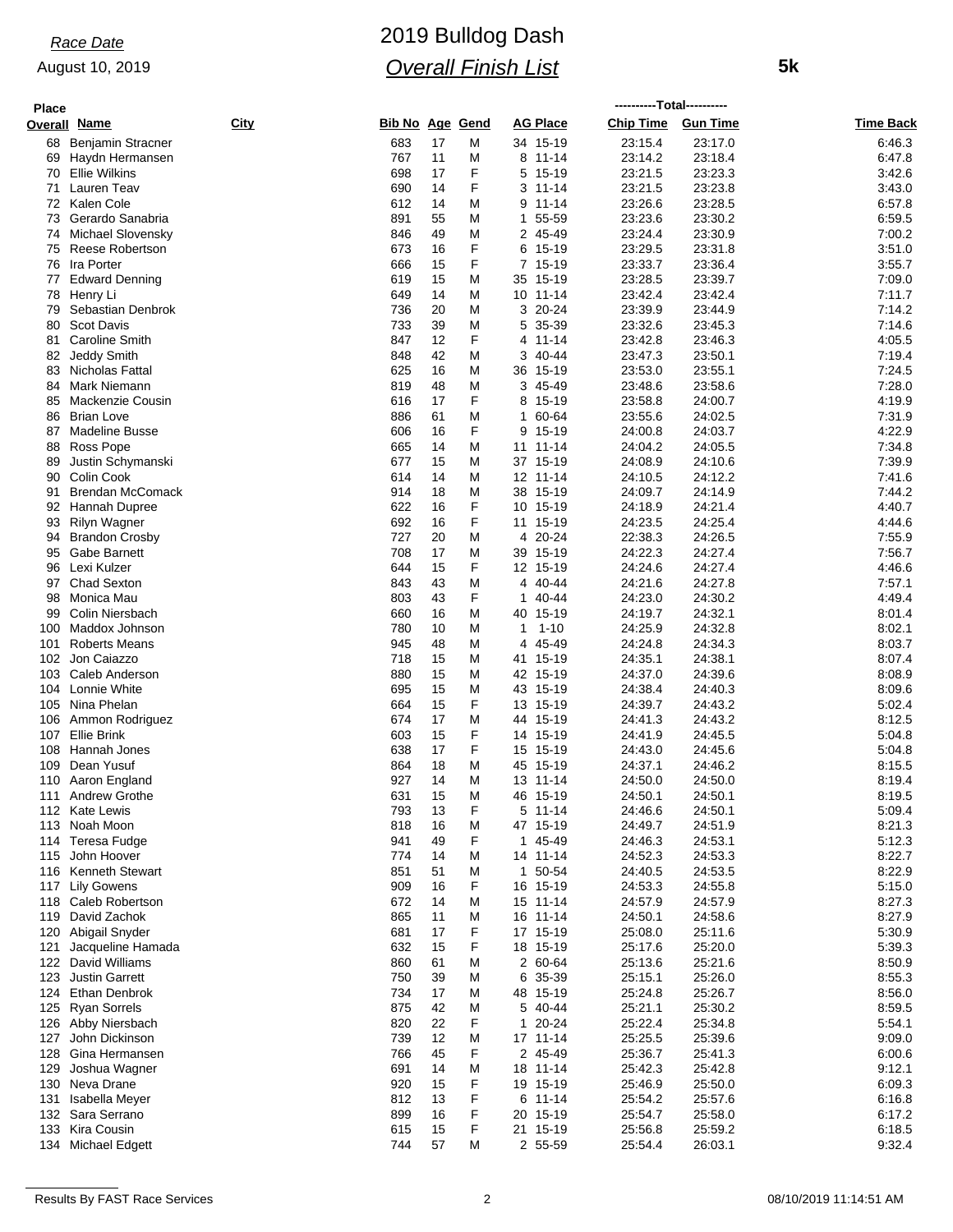## August 10, 2019

# 2019 Bulldog Dash *Overall Finish List*

 **5k**

| <b>Place</b> |                          |             |                 |    |   |                 | ----------Total---------- |                 |                  |
|--------------|--------------------------|-------------|-----------------|----|---|-----------------|---------------------------|-----------------|------------------|
|              | <b>Overall Name</b>      | <u>City</u> | Bib No Age Gend |    |   | <b>AG Place</b> | <b>Chip Time</b>          | <b>Gun Time</b> | <b>Time Back</b> |
| 135          | <b>Philip Barrett</b>    |             | 709             | 23 | M | 5 20-24         | 26:02.1                   | 26:05.9         | 9:35.2           |
| 136          | lan Johnson              |             | 896             | 15 | M | 49 15-19        | 26:14.1                   | 26:16.2         | 9:45.6           |
| 137          | <b>Francis Littig</b>    |             | 797             | 20 | M | 20-24<br>6      | 26:10.6                   | 26:16.3         | 9:45.7           |
| 138          | <b>Greg Miller</b>       |             | 813             | 36 | M | 7<br>35-39      | 26:08.5                   | 26:19.3         | 9:48.6           |
| 139          | Michael Zelnik           |             | 700             | 14 | M | 19 11-14        | 26:18.4                   | 26:20.2         | 9:49.5           |
| 140          | <b>Francy Rodriguez</b>  |             | 890             | 54 | F | 2 50-54         | 26:14.3                   | 26:22.5         | 6:41.7           |
| 141          | Rachel Singleton         |             | 949             | 37 | F | 35-39<br>1      | 26:16.8                   | 26:26.0         | 6:45.2           |
| 142          | Ryan Mangan              |             | 908             | 16 | M | 50 15-19        | 26:25.8                   | 26:27.0         | 9.56.4           |
| 143          | <b>Greg Singleton</b>    |             | 950             | 42 | M | 40-44<br>6      | 26:18.8                   | 26:27.6         | 9:56.9           |
| 144          | Kara Grieve              |             | 630             | 15 | F | 22 15-19        | 26:27.1                   | 26:30.4         | 6:49.6           |
| 145          | Stephen McVey            |             | 810             | 35 | М | 35-39<br>8      | 26:19.3                   | 26:31.7         | 10:01.0          |
| 146          | <b>Kellyn Posey</b>      |             | 668             | 16 | F | 23 15-19        | 26:34.2                   | 26:36.9         | 6:56.1           |
| 147          | Eric Delgado             |             | 939             | 18 | M | 51 15-19        | 26:37.2                   | 26:37.2         | 10:06.5          |
| 148          | Jack Wegmet              |             | 916             | 18 | M | 52 15-19        | 26:37.4                   | 26:37.4         | 10:06.7          |
| 149          | Daniel Drane             |             | 921             | 54 | M | 2 50-54         | 26:35.7                   | 26:41.6         | 10:10.9          |
| 150          | Yongjoo Kim              |             | 787             | 65 | M | 65-69<br>1      | 26:36.6                   | 26:44.0         | 10:13.4          |
| 151          | Johnny Wilkins           |             | 859             | 49 | M | 45-49<br>5      | 26:33.5                   | 26:44.4         | 10:13.7          |
| 152          | Olive Porter             |             | 667             | 15 | F | 24 15-19        | 26:42.1                   | 26:46.1         | 7:05.4           |
| 153          | Alvin Todd               |             | 857             | 46 | М | 6<br>45-49      | 26:40.2                   | 26:50.2         | 10:19.6          |
| 154          | <b>Thomas Sealey</b>     |             | 944             | 59 | M | 3 55-59         | 26:45.7                   | 26:53.5         | 10:22.8          |
| 155          | <b>Thomas Cook</b>       |             | 892             | 55 | M | 55-59<br>4      | 26:46.6                   | 26:56.8         | 10:26.2          |
| 156          | Jennifer Lawrence        |             | 790             | 49 | F | 3<br>45-49      | 26:53.3                   | 27:01.3         | 7:20.5           |
| 157          | Anna Kaiser              |             | 783             | 28 | F | 25-29<br>1      | 26:58.9                   | 27:08.3         | 7:27.5           |
| 158          | <b>Terry Buchanan</b>    |             | 951             | 49 | M | 7<br>45-49      | 27:01.9                   | 27:10.9         | 10:40.3          |
| 159          | Ellis Johnson            |             | 778             | 11 | M | 20 11-14        | 27:06.4                   | 27:13.1         | 10:42.4          |
| 160          | <b>Brian Cole</b>        |             | 722             | 43 | M | 7 40-44         | 27:13.1                   | 27:22.5         | 10:51.9          |
| 161          | Cori Samples             |             | 840             | 24 | F | 20-24<br>2      | 27:22.4                   | 27:26.5         | 7:45.7           |
| 162          | Bill Heikkila            |             | 932             | 70 | M | 70-99<br>1.     | 27:26.7                   | 27:31.3         | 11:00.6          |
| 163          | Lori Collet              |             | 723             | 37 | F | 35-39<br>2      | 27:23.1                   | 27:36.2         | 7:55.4           |
| 164          | David Pipes              |             | 829             | 21 | M | 7<br>20-24      | 27:38.6                   | 27:43.8         | 11:13.2          |
| 165          | Spenser Alfonso          |             | 907             | 16 | M | 53 15-19        | 27:33.7                   | 27:45.8         | 11:15.1          |
| 166          | James Mok                |             | 816             | 49 | M | 8<br>45-49      | 27:51.7                   | 27:51.7         | 11:21.0          |
| 167          | Shirley Cook             |             | 893             | 47 | F | 45-49<br>4      | 27:47.9                   | 27:57.6         | 8:16.8           |
| 168          | Eric Ranft               |             | 835             | 25 | M | 6<br>25-29      | 27:52.2                   | 28:01.2         | 11:30.6          |
| 169          | <b>Christine Brink</b>   |             | 716             | 49 | F | 5<br>45-49      | 27:50.3                   | 28:01.5         | 8:20.8           |
| 170          | Sarah Dickinson          |             | 620             | 15 | F | 25 15-19        | 27:58.4                   | 28:02.6         | 8:21.9           |
| 171          | Sonya Montgomery         |             | 817             | 56 | F | 55-59<br>1      | 27:55.9                   | 28:03.2         | 8:22.5           |
| 172          | <b>Elizabeth Todd</b>    |             | 858             | 46 | F | 45-49<br>6      | 27:54.0                   | 28:04.1         | 8.23.4           |
| 173          | Deborah Williams         |             | 861             | 66 | F | 65-69<br>1      | 27:56.5                   | 28:04.2         | 8:23.4           |
| 174          | <b>Russell Samples</b>   |             | 841             | 59 | M | 5<br>55-59      | 28:04.5                   | 28:08.9         | 11:38.2          |
| 175          | Mike Zelnick             |             | 867             | 49 | M | 45-49<br>9      | 28:11.5                   | 28:11.5         | 11:40.8          |
| 176          | <b>Faith Brown</b>       |             | 911             | 15 | F | 26 15-19        | 28:10.0                   | 28:14.0         | 8:33.2           |
| 177          | Amanda Damrow            |             | 617             | 15 | F | 27 15-19        | 28:14.3                   | 28:17.3         | 8:36.5           |
|              | 178 Sandra Temesio       |             | 887             | 52 | F | 3 50-54         | 28:16.2                   | 28:23.5         | 8:42.8           |
|              | 179 Will Maron           |             | 652             | 14 | M | 21 11-14        | 28:22.4                   | 28:24.2         | 11:53.5          |
| 180          | <b>Corey Dobbs</b>       |             | 934             | 45 | M | 10 45-49        | 28:20.9                   | 28:30.2         | 11:59.6          |
| 181          | Kendra Posey             |             | 669             | 15 | F | 28 15-19        | 28:29.8                   | 28:33.1         | 8:52.3           |
| 182          | Julia Masino             |             | 653             | 15 | F | 29 15-19        | 28:33.9                   | 28:36.2         | 8:55.5           |
| 183          | Ashley Jenkins           |             | 962             | 33 | F | 30-34<br>1      | 28:28.1                   | 28:36.5         | 8:55.7           |
|              | 184 Claudia Vlasoff      |             | 926             | 15 | F | 30 15-19        | 28:36.0                   | 28:39.1         | 8:58.3           |
| 185          | Connie Piecuch           |             | 828             | 60 | F | 1 60-64         | 28:32.0                   | 28:39.4         | 8:58.6           |
| 186          | Jennifer Grieve          |             | 919             | 46 | F | 7 45-49         | 28:28.5                   | 28:50.0         | 9:09.3           |
|              | 187 Olivia Keller        |             | 642             | 14 | F | 7 11-14         | 28:48.3                   | 28:51.5         | 9:10.7           |
| 188          | <b>Matthew Slovensky</b> |             | 845             | 12 | M | 22 11-14        | 28:48.0                   | 28:55.1         | 12:24.5          |
| 189          | Buck Buchanan            |             | 717             | 40 | M | 8 40-44         | 28:39.3                   | 29:01.5         | 12:30.9          |
|              | 190 Natalie Yarnell      |             | 863             | 39 | F | 3 35-39         | 28:56.1                   | 29:08.8         | 9:28.0           |
| 191          | Kyung Seok Lim           |             | 796             | 53 | M | 3 50-54         | 29:01.5                   | 29:11.2         | 12:40.5          |
|              | 192 Owen Lewis           |             | 794             | 11 | M | 23 11-14        | 29:02.1                   | 29:14.3         | 12:43.6          |
|              | 193 J Calvin Cartwright  |             | 607             | 14 | M | 24 11-14        | 29:12.6                   | 29:14.4         | 12:43.8          |
|              | 194 Elizabeth Lewis      |             | 792             | 48 | F | 8 45-49         | 29:07.4                   | 29:20.0         | 9:39.3           |
|              | 195 Kirk Harris          |             | 961             | 51 | M | 4 50-54         | 29:09.2                   | 29:23.2         | 12:52.6          |
| 196          | Nichole Holliday         |             | 769             | 40 | F | 2 40-44         | 29:08.1                   | 29:23.8         | 9:43.0           |
|              | 197 Parker Maddox        |             | 799             | 11 | M | 25 11-14        | 29:18.5                   | 29:24.0         | 12:53.4          |
| 198          | James Gift               |             | 900             | 48 | M | 45-49<br>11     | 29:11.1                   | 29:25.5         | 12:54.9          |
| 199          | <b>Caroline Brown</b>    |             | 604             | 17 | F | 31 15-19        | 29:23.6                   | 29:28.9         | 9:48.1           |
| 200          | Jim Smith                |             | 957             | 53 | M | 5 50-54         | 29:20.8                   | 29:33.8         | 13:03.1          |
|              | 201 Emily Stephens       |             | 682             | 15 | F | 32 15-19        | 29:30.1                   | 29:34.8         | 9:54.1           |
|              |                          |             |                 |    |   |                 |                           |                 |                  |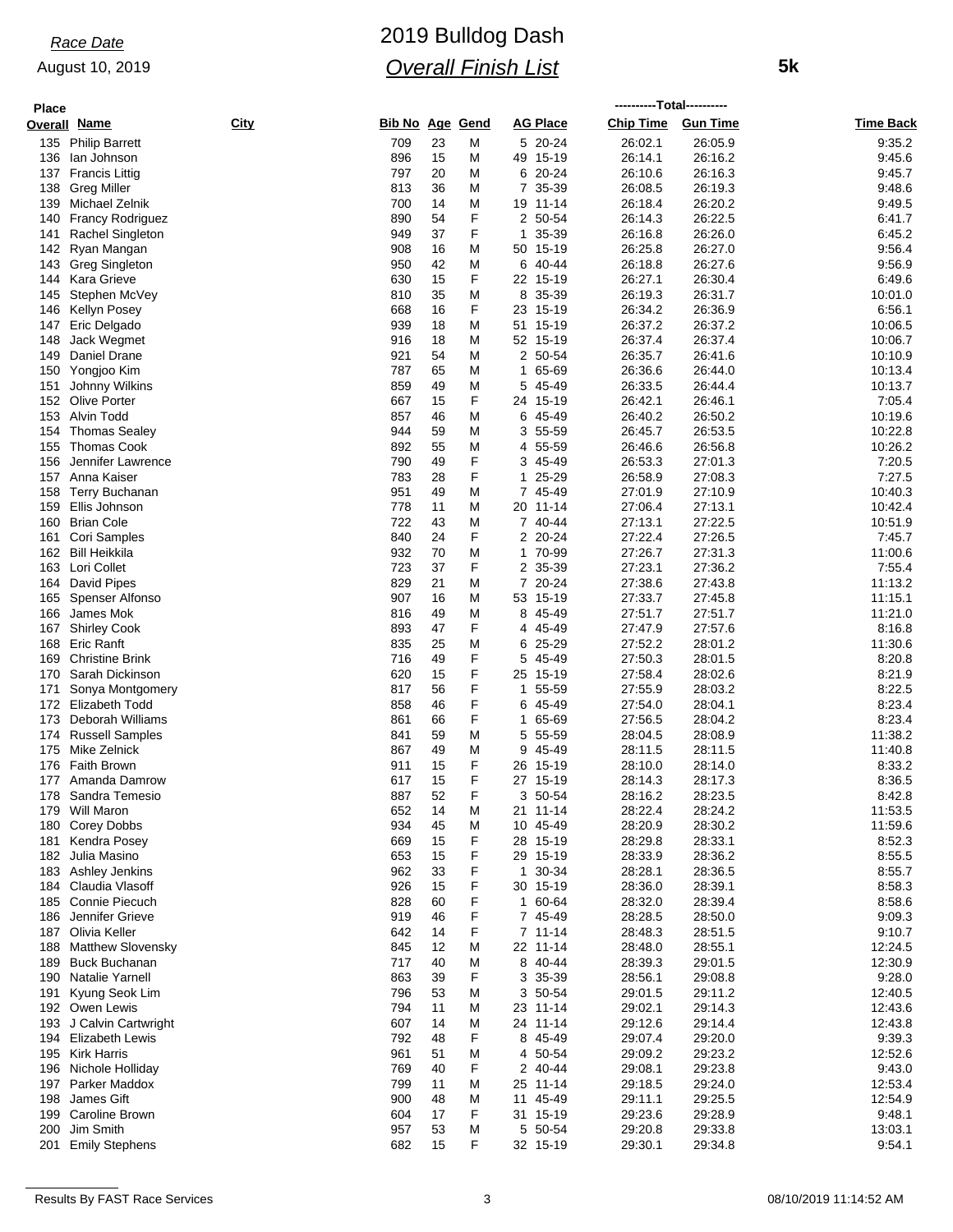#### August 10, 2019

# 2019 Bulldog Dash *Overall Finish List*

 **5k**

| <b>Place</b> | ----------Total---------- |             |                        |    |   |                 |                  |                 |           |
|--------------|---------------------------|-------------|------------------------|----|---|-----------------|------------------|-----------------|-----------|
|              | <b>Overall Name</b>       | <b>City</b> | <b>Bib No Age Gend</b> |    |   | <b>AG Place</b> | <b>Chip Time</b> | <b>Gun Time</b> | Time Back |
| 202          | <b>Chloe Hammers</b>      |             | 755                    | 13 | F | 8 11-14         | 29:36.2          | 29:42.8         | 10:02.1   |
| 203          | John Gazarra              |             | 918                    | 54 | M | 50-54<br>6      | 29:25.8          | 29:43.4         | 13:12.8   |
| 204          | Yolanda Johnson           |             | 781                    | 45 | F | 9<br>45-49      | 29.22.4          | 29:44.4         | 10:03.7   |
| 205          | Charla Green              |             | 754                    | 57 | F | 2 55-59         | 29:31.2          | 29:47.2         | 10:06.5   |
| 206          | Doreen George             |             | 751                    | 61 | F | 2<br>60-64      | 29:46.7          | 29:54.6         | 10:13.8   |
| 207          | Elizabeth Pope            |             | 831                    | 12 | F | 9<br>$11 - 14$  | 29:46.4          | 29:55.7         | 10:14.9   |
| 208          | Tim Duncan                |             | 923                    | 52 | M | 7 50-54         | 29:25.8          | 29:56.2         | 13:25.5   |
| 209          | <b>Emily Lawrence</b>     |             | 647                    | 16 | F | 33<br>15-19     | 29.54.6          | 29:57.1         | 10:16.4   |
| 210          | Lincoln Pope              |             | 832                    | 11 | M | $11 - 14$<br>26 | 29.51.9          | 30:01.4         | 13:30.8   |
| 211          | Doug Stephens             |             | 850                    | 60 | M | 3 60-64         | 29:48.6          | 30:01.7         | 13:31.1   |
| 212          | Jason Kembrey             |             | 895                    | 39 | M | 9<br>35-39      | 29.54.3          | 30:04.7         | 13:34.0   |
| 213          | Brayden Kembrey           |             | 894                    | 9  | M | 2<br>$1 - 10$   | 29:54.4          | 30:05.0         | 13:34.3   |
| 214          | <b>Camree Noblit</b>      |             | 661                    | 16 | F | 15-19<br>34     | 30:03.8          | 30:07.7         | 10:26.9   |
| 215          | Leonor Bolanos            |             | 9001                   | 57 | F | 3<br>55-59      | 29:58.7          | 30:07.8         | 10:27.0   |
|              | 216 Vilayvone Haynie      |             | 763                    | 40 | F | 40-44<br>3      | 29.58.5          | 30:12.4         | 10:31.7   |
| 217          | <b>Emily Sandgren</b>     |             | 884                    | 21 | F | $20 - 24$<br>3  | 30:05.5          | 30:22.6         | 10:41.9   |
| 218          | Kyra Noblit               |             | 662                    | 14 | F | $11 - 14$<br>10 | 30:21.4          | 30:30.3         | 10:49.6   |
| 219          | <b>Chris Hermansen</b>    |             | 765                    | 40 | M | 9<br>40-44      | 30:17.8          | 30:30.4         | 13:59.8   |
| 220          | Nolan Denbrok             |             | 735                    | 10 | M | 3<br>$1 - 10$   | 30:31.2          | 30:31.2         | 14:00.5   |
| 221          | Sandra Gazarra            |             | 917                    | 47 | F | 10 45-49        | 30:15.5          | 30:33.2         | 10:52.4   |
| 222          | Jason Chapman             |             | 720                    | 49 | M | 12 45-49        | 30:27.6          | 30:33.5         | 14:02.8   |
| 223          | <b>Benson Pope</b>        |             | 830                    | 8  | M | 4<br>$1 - 10$   | 30:22.6          | 30:35.9         | 14:05.2   |
| 224          | <b>Holly Noblit</b>       |             | 821                    | 39 | F | 35-39<br>4      | 30:23.0          | 30:36.3         | 10:55.6   |
| 225          | David Donerlson-Smith     |             | 741                    | 49 | M | 13 45-49        | 30:38.3          | 30:45.7         | 14:15.0   |
| 226          | <b>Caitlyn Miller</b>     |             | 942                    | 17 | F | 15-19<br>35     | 30:36.2          | 30:47.0         | 11:06.2   |
| 227          | <b>Stacey Dickinson</b>   |             | 740                    | 46 | F | 11 45-49        | 30:34.9          | 30:49.0         | 11:08.3   |
| 228          | Lucy Zachok               |             | 866                    | 13 | F | $11 - 14$<br>11 | 30:49.9          | 30:59.7         | 11:18.9   |
| 229          | Mike Teav                 |             | 856                    | 50 | M | 50-54<br>8      | 30:39.7          | 31:00.5         | 14:29.8   |
| 230          | Reagan Ritchie            |             | 671                    | 15 | F | 36<br>15-19     | 30:54.8          | 31:03.0         | 11:22.2   |
| 231          | Mark Beasley              |             | 712                    | 49 | Μ | 14 45-49        | 30:52.2          | 31:08.6         | 14:38.0   |
| 232          | Megan Pope                |             | 833                    | 37 | F | 5 35-39         | 30:57.2          | 31:10.1         | 11:29.3   |
| 233          | Hayden Maxfield           |             | 805                    | 8  | M | $1 - 10$<br>5   | 30:57.0          | 31:10.2         | 14:39.6   |
| 234          | Lenetta Heiland           |             | 764                    | 56 | F | 55-59<br>4      | 31:09.2          | 31:21.2         | 11:40.5   |
| 235          | Heidi Andersen            |             | 702                    | 36 | F | 35-39<br>6      | 31:10.0          | 31:22.0         | 11:41.2   |
| 236          | <b>Cara Gowens</b>        |             | 910                    | 14 | F | 12<br>$11 - 14$ | 31:20.2          | 31:24.4         | 11:43.7   |
| 237          | Francesca Nguy            |             | 897                    | 14 | F | 13 11-14        | 31:21.3          | 31:25.6         | 11:44.8   |
| 238          | Olivia Rodriguez          |             | 675                    | 15 | F | 37 15-19        | 31:20.8          | 31:28.9         | 11:48.2   |
| 239          | Abbie Beasley             |             | 710                    | 12 | F | 14<br>$11 - 14$ | 31:13.7          | 31:30.1         | 11:49.4   |
| 240          | Chris Ediger              |             | 745                    | 46 | M | 15 45-49        | 31:36.0          | 31:36.0         | 15:05.3   |
| 241          | Micah Ediger              |             | 746                    | 19 | M | 54 15-19        | 31:22.8          | 31:36.4         | 15:05.8   |
| 242          | <b>Patrick Sutton</b>     |             | 854                    | 52 | Μ | 50-54<br>9      | 31:27.4          | 31:41.4         | 15:10.8   |
| 243          | Sarah Juvera              |             | 641                    | 13 | F | 15 11-14        | 31:42.4          | 31:46.5         | 12:05.7   |
|              | 244 Lucia Rogers          |             | 676                    | 15 | F | 38 15-19        | 31:39.7          | 31:47.9         | 12:07.1   |
|              | 245 Tara Hughey           |             | 777                    | 40 | F | 4 40-44         | 31:43.9          | 31:49.5         | 12:08.8   |
|              | 246 Liam Hughey           |             | 776                    | 10 | M | $1 - 10$<br>6   | 31:44.7          | 31:49.9         | 15:19.2   |
|              | 247 Kara Holmes           |             | 929                    | 16 | F | 39 15-19        | 31:56.5          | 32:00.2         | 12:19.5   |
| 248          | Julie Choi                |             | 609                    | 14 | F | 16 11-14        | 31:53.3          | 32:01.3         | 12:20.5   |
| 249          | Denise Chase              |             | 721                    | 55 | F | 5 55-59         | 31:45.0          | 32:03.1         | 12:22.3   |
| 250          | Paul Gibson               |             | 888                    | 64 | M | 4 60-64         | 32:01.0          | 32:11.1         | 15:40.4   |
|              | 251 Sarah Stephenson      |             | 879                    | 17 | F | 40 15-19        | 32:07.8          | 32:13.3         | 12:32.5   |
| 252          | <b>Patrick Easterly</b>   |             | 743                    | 51 | M | 10 50-54        | 31:56.7          | 32:19.1         | 15:48.4   |
|              | 253 Sophie Yoo            |             | 699                    | 15 | F | 41 15-19        | 32:20.5          | 32:24.2         | 12:43.5   |
|              | 254 Gretchen Collett      |             | 724                    | 9  | F | $1 \t1 - 10$    | 32:19.9          | 32:29.6         | 12:48.8   |
| 255          | Damaris Ardelean          |             | 706                    | 32 | F | 30-34<br>2      | 32:22.5          | 32:30.4         | 12:49.6   |
| 256          | Joe Adams                 |             | 701                    | 48 | M | 16 45-49        | 32:16.9          | 32:30.8         | 16:00.2   |
|              | 257 Kayla Teav            |             | 855                    | 11 | F | 17 11-14        | 32:12.3          | 32:33.1         | 12:52.4   |
|              | 258 Kelly Kirchner        |             | 869                    | 50 | F | 4 50-54         | 32:24.9          | 32:36.1         | 12:55.3   |
|              | 259 Brian Green           |             | 753                    | 58 | Μ | 6 55-59         | 32:20.4          | 32:36.2         | 16:05.6   |
|              | 260 Qumara Hill-Smith     |             | 768                    | 41 | F | 5 40-44         | 32:40.7          | 32:48.1         | 13:07.4   |
| 261          | Jean Bosserman            |             | 715                    | 60 | F | 3 60-64         | 32:31.7          | 32:51.4         | 13:10.7   |
|              | 262 Abigail Joo           |             | 639                    | 16 | F | 42 15-19        | 32:48.6          | 32:53.6         | 13:12.9   |
|              | 263 Melody Biederman      |             | 714                    | 63 | F | 4 60-64         | 32:36.1          | 32:55.9         | 13:15.2   |
|              | 264 Maxfield Katelyn      |             | 785                    | 8  | F | $1 - 10$<br>2   | 32:46.0          | 32:59.5         | 13:18.8   |
|              | 265 Peter Maxfield        |             | 806                    | 39 | M | 10 35-39        | 32:45.7          | 32:59.7         | 16:29.0   |
| 266          | Steve Graessle            |             | 872                    | 50 | M | 11 50-54        | 32:55.7          | 33:16.8         | 16:46.2   |
|              | 267 Madison Chapman       |             | 608                    | 15 | F | 43 15-19        | 33:12.3          | 33:17.4         | 13:36.7   |
|              | 268 Emily Gibbs           |             | 628                    | 16 | F | 44 15-19        | 33:16.7          | 33:20.6         | 13:39.9   |
|              |                           |             |                        |    |   |                 |                  |                 |           |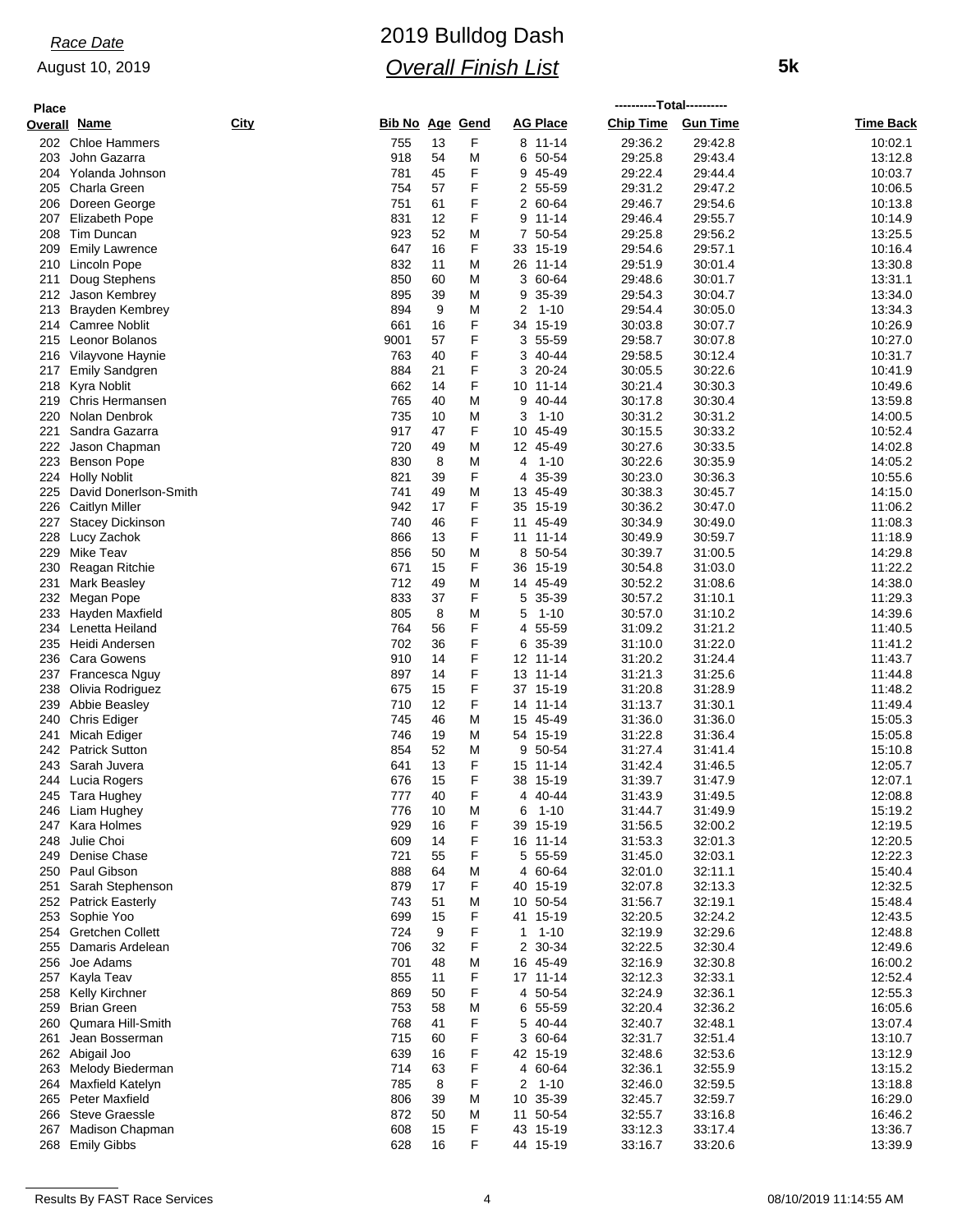## August 10, 2019

# 2019 Bulldog Dash *Overall Finish List*

 **5k**

| <b>Place</b> |                                        |             |          |                        |                             | ----------Total---------- |                    |                    |
|--------------|----------------------------------------|-------------|----------|------------------------|-----------------------------|---------------------------|--------------------|--------------------|
|              | Overall <u>Name</u>                    | <b>City</b> |          | <u>Bib No Age Gend</u> | <b>AG Place</b>             | Chip Time Gun Time        |                    | <b>Time Back</b>   |
| 269          | Muskaan Lakhani                        | 646         | 15       | F                      | 45 15-19                    | 33:29.3                   | 33:34.1            | 13:53.3            |
| 270          | Anna Claire Nolan                      | 881         | 12       | F                      | 18 11-14                    | 33:40.8                   | 33:47.4            | 14:06.6            |
| 271          | <b>Matthew Nolan</b>                   | 882         | 17       | M                      | 55 15-19                    | 33:40.8                   | 33:47.6            | 17:17.0            |
| 272          | Katherine Applebee                     | 705         | 16       | F                      | 46 15-19                    | 33:41.4                   | 33:52.0            | 14:11.3            |
| 273          | Namrata Patel                          | 826         | 15       | F                      | 47 15-19                    | 33:54.0                   | 33:58.7            | 14:17.9            |
| 274          | Mackenzie Weaver                       | 693         | 15       | F                      | 48 15-19                    | 33:56.5                   | 34:01.1            | 14:20.3            |
| 275          | Josh Chase                             | 928         | 30       | Μ                      | 3 30-34                     | 33:44.3                   | 34:03.1            | 17:32.4            |
| 276          | Madelyn Fraser                         | 943         | 18       | F                      | 49 15-19                    | 33:55.4                   | 34:06.7            | 14:25.9            |
| 277          | <b>Shannon Parsons</b><br>Maniya Smith | 823<br>680  | 34       | F<br>F                 | 3 30-34                     | 33:58.7<br>34:04.4        | 34:11.4            | 14:30.6<br>14:32.3 |
| 278<br>279   | Greg Jordan                            | 782         | 15<br>56 | M                      | 50 15-19<br>55-59<br>7      | 34:01.0                   | 34:13.0<br>34:28.1 | 17:57.4            |
| 280          | Ashlyn Humphrey                        | 635         | 14       | F                      | 19<br>11-14                 | 34:23.3                   | 34:28.2            | 14:47.5            |
| 281          | Shanda Crosby                          | 728         | 49       | F                      | 12 45-49                    | 32:42.5                   | 34:28.6            | 14:47.8            |
| 282          | Kari Sorrels                           | 873         | 42       | F                      | 40-44<br>6                  | 34:27.2                   | 34:42.9            | 15:02.1            |
| 283          | Karis Teague                           | 688         | 15       | F                      | 51 15-19                    | 34:44.1                   | 34:52.5            | 15:11.7            |
| 284          | Mary Kathryn Nolan                     | 883         | 15       | F                      | 52 15-19                    | 35:03.4                   | 35:07.9            | 15:27.2            |
| 285          | Molly Harrington                       | 761         | 25       | F                      | 2 25-29                     | 35:03.0                   | 35:17.4            | 15:36.7            |
| 286          | Jen Davis                              | 732         | 45       | F                      | 13 45-49                    | 35:09.9                   | 35:21.7            | 15:40.9            |
| 287          | Jason Davis                            | 731         | 47       | Μ                      | 17 45-49                    | 35:10.0                   | 35:21.8            | 18:51.2            |
| 288          | James Noblit                           | 822         | 12       | Μ                      | 27 11-14                    | 35:36.6                   | 35:44.4            | 19:13.7            |
| 289          | <b>Madison Maxfield</b>                | 654         | 14       | F                      | 20 11-14                    | 35:39.6                   | 35:48.5            | 16:07.7            |
| 290          | Kim Simpson                            | 844         | 52       | F                      | 50-54<br>5                  | 35:28.2                   | 35:49.7            | 16:08.9            |
| 291          | <b>Brison Maxfield</b>                 | 804         | 12       | M                      | 28 11-14                    | 35:47.3                   | 35:53.8            | 19:23.1            |
| 292          | Chuck Applebee                         | 704         | 50       | Μ                      | 12 50-54                    | 36:13.3                   | 36:25.5            | 19:54.8            |
| 293          | Nathan Ardelean                        | 707         | 37       | Μ                      | 11<br>35-39                 | 36:18.8                   | 36:26.2            | 19:55.5            |
| 294          | Sheila Sandgren                        | 885         | 57       | F                      | 6 55-59                     | 36:13.3                   | 36:30.0            | 16:49.3            |
| 295          | Alex Ross                              | 838         | 39       | Μ                      | 12 35-39                    | 36:14.4                   | 36:35.0            | 20:04.3            |
| 296          | Pam Robertson                          | 947         | 57       | F                      | 7 55-59                     | 36:35.7                   | 36:44.0            | 17:03.2            |
| 297          | Katie Miller                           | 814         | 36       | F                      | 7 35-39                     | 36:47.9                   | 37:03.8            | 17:23.0            |
| 298          | Abigail Svarstad                       | 687         | 15       | F                      | 53<br>15-19                 | 37:08.5                   | 37:16.9            | 17:36.1            |
| 299          | <b>Byron Holmes</b>                    | 770         | 50       | Μ                      | 13 50-54                    | 36:59.6                   | 37:18.9            | 20:48.3            |
|              | 300 Heather Condron                    | 940         | 62       | F                      | 5<br>60-64                  | 37:17.1                   | 37:25.3            | 17:44.5            |
| 301          | <b>Ryley Fleming</b>                   | 626         | 16       | F                      | 54 15-19                    | 37:24.4                   | 37:29.2            | 17:48.4            |
|              | 302 Kimi Holmes                        | 772         | 10       | F                      | 3<br>$1 - 10$               | 37:27.9                   | 37.47.4            | 18:06.6            |
| 303          | Lauren Marksberry<br>304 Kei Holmes    | 898<br>771  | 16<br>12 | F<br>F                 | 55 15-19<br>21<br>$11 - 14$ | 37:45.3<br>37:35.1        | 37:49.6<br>37:54.7 | 18:08.9<br>18:14.0 |
|              | 305 Luke Feldman                       | 749         | 12       | Μ                      | 29 11-14                    | 37:51.4                   | 37:58.3            | 21:27.7            |
| 306          | Amy Cartwright                         | 719         | 48       | F                      | 14 45-49                    | 37:49.5                   | 38:05.1            | 18:24.3            |
|              | 307 Rachel Lemon                       | 648         | 15       | F                      | 56 15-19                    | 38:01.5                   | 38:10.1            | 18:29.4            |
| 308          | <b>Katie Wheeler</b>                   | 694         | 15       | F                      | 57 15-19                    | 38:30.4                   | 38:35.5            | 18:54.7            |
| 309          | Jodie Dupree                           | 623         | 14       | F                      | 22 11-14                    | 38:32.4                   | 38:36.8            | 18:56.0            |
| 310          | Mavis Jean-Gilles                      | 958         | 41       | F                      | 7 40-44                     | 38:33.3                   | 38:44.8            | 19:04.0            |
| 311          | <b>Kerry Gawthrop</b>                  | 955         | 59       | F                      | 8<br>55-59                  | 38:16.9                   | 38:47.1            | 19:06.4            |
|              | 312 Ken Powers                         | 834         | 68       | M                      | 2 65-69                     | 38:44.1                   | 39:07.9            | 22:37.2            |
|              | 313 Christine Graessle                 | 871         | 54       | F                      | 6 50-54                     | 38:58.8                   | 39:19.8            | 19:39.0            |
|              | 314 Maurice Bayouk                     | 602         | 14       | Μ                      | 30 11-14                    | 39:27.1                   | 39:31.0            | 23:00.3            |
| 315          | Jonah Slovensky                        | 678         | 15       | M                      | 56 15-19                    | 39:31.0                   | 39:40.0            | 23:09.3            |
|              | 316 Peyton Maxfield                    | 807         | 10       | F                      | 1-10<br>4                   | 41:11.4                   | 41:25.5            | 21:44.7            |
|              | 317 Rachelle Maxfield                  | 808         | 39       | F                      | 35-39<br>8                  | 41:11.4                   | 41:26.0            | 21:45.2            |
|              | 318 Michele Pasch                      | 824         | 49       | F                      | 15 45-49                    | 41:09.6                   | 41:30.4            | 21:49.6            |
|              | 319 Kevin Matthews                     | 948         | 32       | Μ                      | 4 30-34                     | 42:46.9                   | 42:46.9            | 26:16.2            |
|              | 320 Bren Bantly                        | 953         | 35       | M                      | 13 35-39                    | 42:46.8                   | 42:47.1            | 26:16.4            |
| 321          | <b>Edward T Denning</b>                | 738         | 58       | Μ                      | 8 55-59                     | 43:45.6                   | 43:58.6            | 27:27.9            |
|              | 322 Olivia Jean-Gilles                 | 960         | 12       | F                      | 23 11-14                    | 43:53.8                   | 44:05.3            | 24:24.5            |
|              | 323 Lacrecia Smith                     | 849         | 49       | F                      | 16 45-49                    | 45:08.6                   | 45:18.8            | 25:38.0            |
|              | 324 Elisabeth Ross                     | 839         | 41       | F                      | 8 40-44                     | 45:00.2                   | 45:21.7            | 25:41.0            |
|              | 325 Lana Hampton                       | 757         | 52       | F                      | 50-54<br>7                  | 45:45.5                   | 46:05.5            | 26:24.7            |
|              | 326 Joanna Feldman                     | 748         | 49       | F                      | 17 45-49                    | 45:49.3                   | 46:07.1            | 26:26.3            |
|              | 327 Kelly Crunk                        | 729         | 27<br>35 | F<br>F                 | 3 25-29<br>9                | 45:49.1                   | 46:07.1            | 26:26.4<br>26:27.4 |
| 329          | 328 Holly Paszkowski<br>Louis Hampton  | 825<br>758  | 61       | M                      | 35-39<br>5 60-64            | 45:50.2<br>45:49.3        | 46:08.2<br>46:09.6 | 29:39.0            |
|              | 330 Hannah Jean-Gilles                 | 959         | 14       | F                      | 24 11-14                    | 46:07.9                   | 46:10.3            | 26:29.5            |
| 331          | Maya White                             | 696         | 14       | F                      | 25 11-14                    | 46:16.6                   | 46:38.9            | 26:58.1            |
|              | 332 Myla Gift                          | 901         | 15       | F                      | 58 15-19                    | 46:24.1                   | 46:39.1            | 26:58.4            |
|              | 333 Ron Goodbub                        | 752         | 70       | Μ                      | 2 70-99                     | 47:32.2                   | 47:49.3            | 31:18.7            |
|              | 334 Christie White                     | 956         | 45       | F                      | 18 45-49                    | 48:01.3                   | 48:23.6            | 28:42.9            |
|              | 335 Nolan Brown                        | 937         | 11       | М                      | 31 11-14                    | 48:10.3                   | 48:25.6            | 31:54.9            |
|              |                                        |             |          |                        |                             |                           |                    |                    |